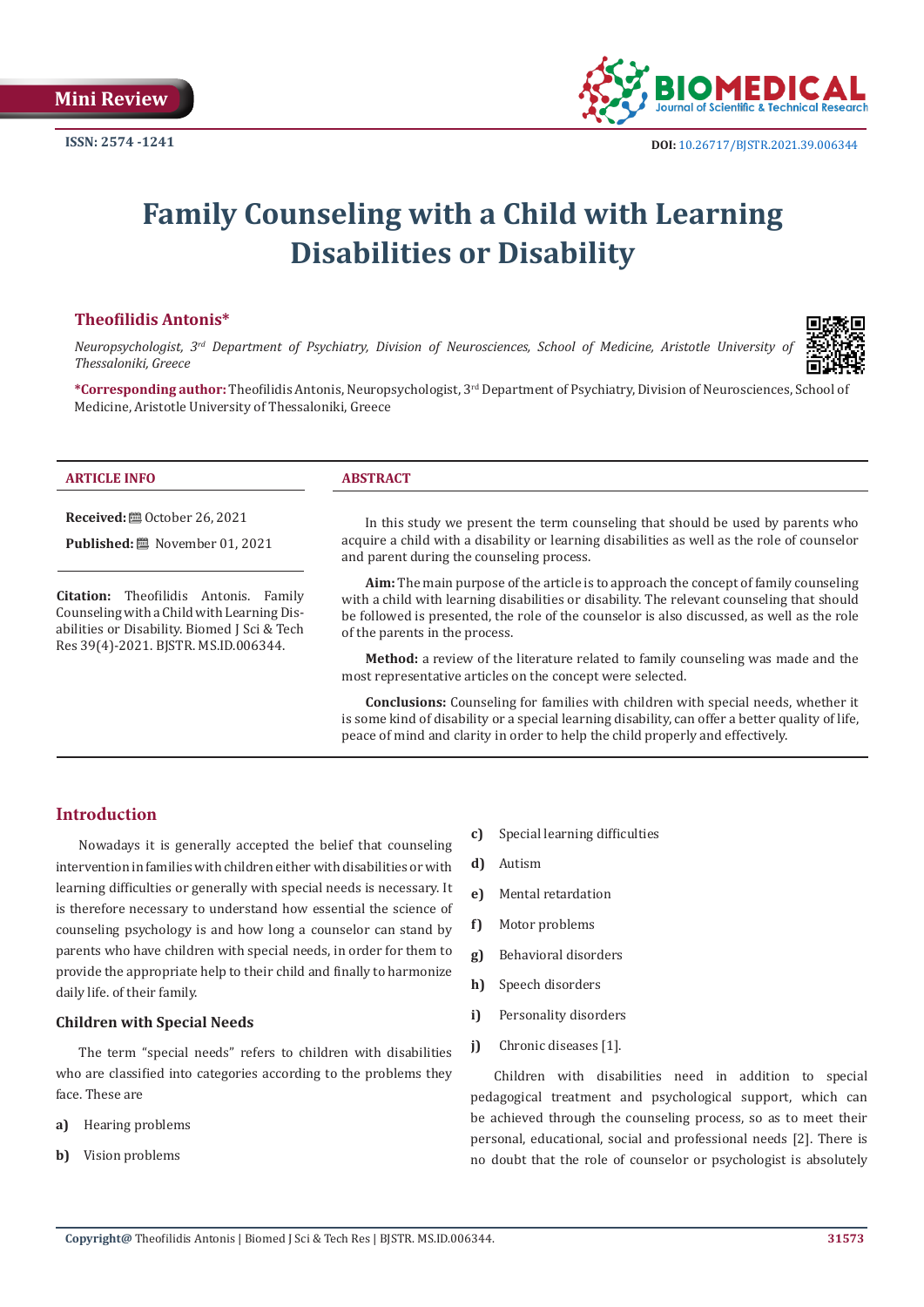necessary so that children and adolescents feel supported and safe in the above areas. At the same time, however, prevention must be extended to the family system. In other words, it is necessary for the parents of children who face some problems to seek the appropriate counseling and psychological help, so that they can realize and at the same time understand early on the needs of their children, but also to support and unwind themselves psychologically.

#### **Having a Child with Special Needs**

Having a child without a doubt is one of the most important experiences of our lives. But it ends up being the most painful, when what we had dreamed of suddenly collapses because the child, we brought into the world does not live up to our dreams. As a result, completely unprepared parents view the event as a disaster, resulting in psychological shock, which determines their later life [3]. The treatment of this event by the parents is divided into two phases:

- **a)** The divisive phase according to which most parents are in a state of shock and subconsciously often have abominable thoughts such as for example thinking that they would prefer their child or even to die themselves. The most common reaction in the end is for parents to try to give birth to another child, to make their regrets more bearable and to restore their self-confidence and morale.
- **b)** The recovery phase of the relationship during which there is a variety of reactions. Most of the time the parents are too attached to the child and consciously conflict with his disability. In this second phase, it is necessary to be properly informed and supported by expert counselors, so that parents can more easily accept their child's problem, feel relieved and therefore be able to function more effectively [4].

#### **Defining Counseling**

The term Counseling presupposes working with individuals but also with couples, during which the counselor manages to discover as well as to explore the methods that will bring him a more creative and satisfying life [5]. This type of counseling helps parents actually discover the extent of their child's disability and assess their developmental prospects. It also enables them to be more decisive but also to implement their decisions more effectively. Also, during the sessions, the parents learn the ways that will help them to mobilize and offer their child more help. Still, through counseling they gain more courage and thus develop over time defense mechanisms of survival. The path of early counseling, that is, according to [6] offers long-term benefits to the whole family.

### **The Role of the Consultant**

 In order for a Counselor to implement a correct counseling intervention and to give accurately and without evasions a correct information, it is certain that he must possess the necessary theoretical and practical training so that he has the ability to guide correctly as well as to support them psychologically. parents of children with special needs. The counselor must possess the correct knowledge on the disorders he is called to deal with and of course on the counseling and psychology. The main roles of the Consultant are three. Primarily, they have a therapeutic role as their job is to help people cope with this difficult phase of their lives. Their second role is a preventive role as it prevents the anticipated difficulties that the family may face in the future. The third role of the counselor is educational and evolutionary because it enables people to plan how to get the most out of their experiences which will enable them to discover and accomplish everything, they are capable of achieving. He must also accept himself to be intelligent, to be dignified and above all to be possessed by humanity and compassion.

### **The Role of the Parent**

Nowadays parents can play an active role during their children's rehabilitation therapy. It is easily understood that parents have the ability to observe their children's daily behaviors that do not manifest themselves during the examination or visit to a health professional. They can also be involved during their participation in psychological support and early intervention programs and most of the time manage to have amazing therapeutic results [7]. Parents who seek and receive special help are able to act therapeutically as far as their children's behavior is concerned and by using the programs and treatment strategies, manage to successfully deal with the difficulties that their child faces during treatment and rehabilitation. Also, parents who are trained in counseling, are able to perceive inadequate behaviors, such as speech difficulties, difficulties in self-care and behavioral issues. Thanks to the knowledge they have acquired, they are able to judge which methods are appropriate and choose them, so that they can intervene and help immediately and prevent such behaviors, such as outbursts of laughter or anger and other outbursts. In addition, they know when it is necessary to support their child and how to reach the desired behavior slowly [8].

#### **The Advisory Process**

Throughout the counseling process, it is important for parents to be informed as clearly and accurately as possible about the report, the diagnosis, the prognosis and the ways to deal with the problem [8]. There are many counseling theories with similarities and differences between them and with their own counseling procedures. The following steps are followed in the counseling process in which the Counselor and the Counselor participate.

**1) Stage 1:** The Counseling process begins with the first contact of the counselor and the Counselor, who by creating a good psychological climate, set the desired goals.